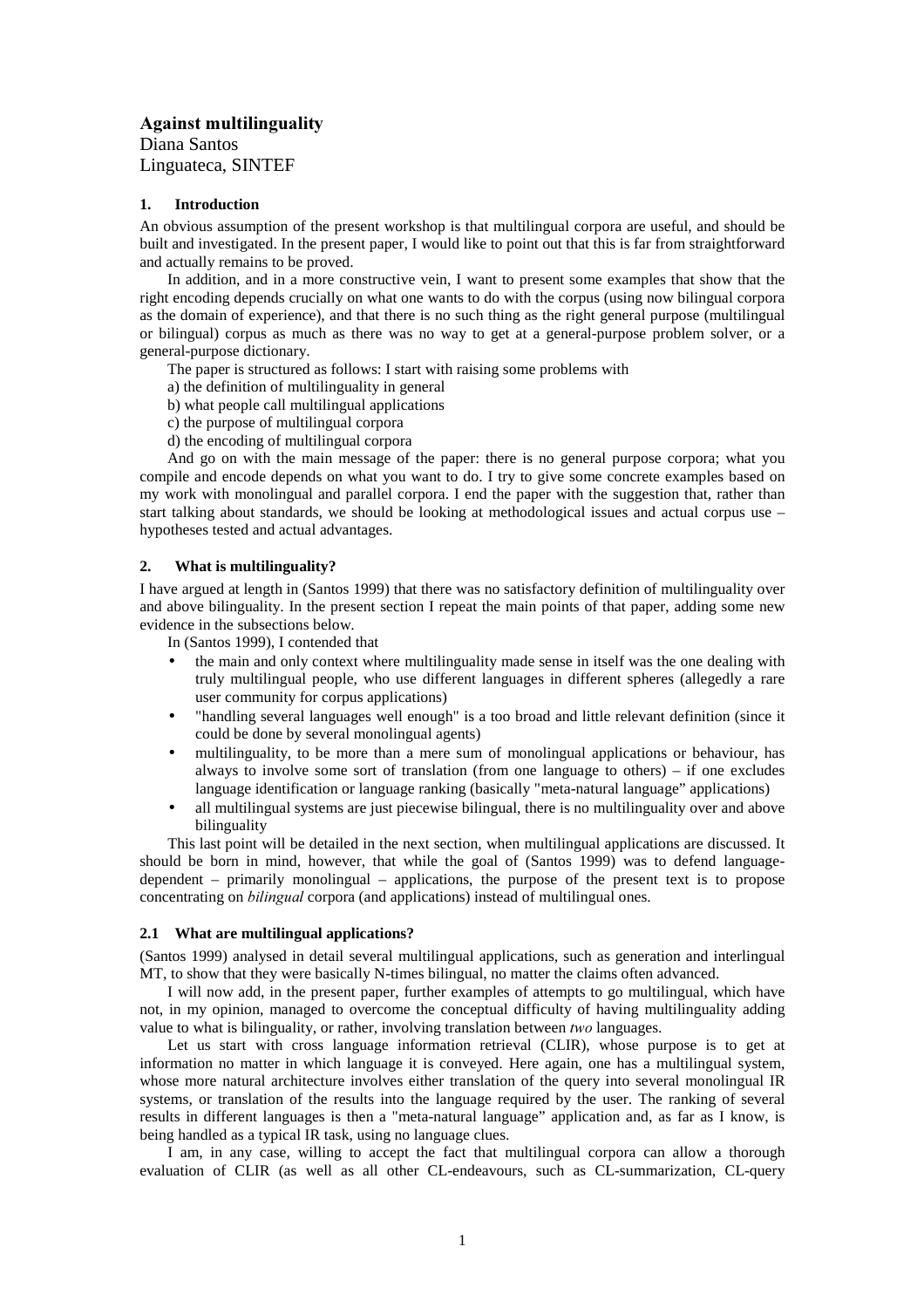answering, etc., which can be called "meta-NL" applications, since the language is itself a variable of the application). However, it has rarely been the case that the need for such applications has been motivated in the first place.

For example, to my knowledge it has never been demonstrated that there is enough different content on the Web on the same topic and in different languages in order for CLIR to be a relevant application: the CLEF experiment (Peters and Braschler 2002), although undoubtedly a major advancement in promoting evaluation campaigns in Europe and in languages other than English, may be rather artificial, since it comprises newspaper text in seven languages at the same time – where most of the "international news" would be repeated seven times and no need to find them in other languages except if one was writing a journalism research paper.<sup>1</sup> To measure what would be the user gain – in the line for example of evaluations such as the one performed by (Resnik 1997) for gisting – should be conceptually a first step. As we argued in (Aires and Santos 2002), to my knowledge there has been as yet no research on Web content per language (the few characterizations of Web *content* are always either in general (Broder 2002) or restricted to English (Spink et al 2002)).

# **2.2 What is the purpose of multilingual corpora?**

One may roughly separate three main uses of corpora: research, education, and evaluation (obviously not mutually exclusive, in theory).

As to evaluation of multilingual *applications*, I have above argued that – except for CL-ones – they are non-existent (or rather, that they can be reduced to bilingual ones). *Education* in several languages at the same time is not, to my knowledge, usual, and I have never seen discussed or even proposed that it should be done simultaneously. Therefore, research in multilingual issues remains the only argument for creating multilingual corpora.

But the need for research pressupposes that there are truly multilingual questions that make sense to ask, and therefore try to answer. Since I myself cannot come up with any,<sup>2</sup> I will survey some published work on multilingual corpora, to see if they can be found.

Let us start with considering the work based on the Oslo Multilingual Corpus (OMC) (see e.g. Johansson 2002), as well as several recent books on parallel corpora (Johansson and Oksefjell 1998; Véronis 2000; Borin 2002), some of them touching the issues of multilingual corpora as well.

(Johansson 2002:47) states: "if we want to gain insight into language and translation generally, and at the same time highlight the characteristics of each language, it is desirable to extend the comparison beyond language pairs". It is unfortunately neither evident how one is to gain this insight, using a multilingual corpus, nor how a comparison can be extended beyond language pairs. My impression is that the corpus linguistics literature in general has been too vague in explaining why and what for, even though a lot is being written about how [to compile / encode a corpus].

(Fabricius-Hansen 1998) is, to my knowledge, the first to actually use a multilingual corpus to substantiate her claims on information density, by comparing translations from German into both Norwegian and English, and trying to identify strategies of information splitting in the two language pairs. It is not clear whether the use of two different bilingual corpora (one German - Norwegian, the other German - English) would not allow her to draw the same conclusions, though.

In (Véronis 2000), there is only one paper about multilingual corpora or applications, that of Simard, discussed below; (Brown et al. 2000), although concerned with CLIR, only handles the bilingual case.

(Simard 2000) independently repeats my point that it is not obvious whether the existence of multilingual corpora can make new applications possible, and offers his paper on multilingual text alignment with the following justification: "what this chapter intends to show is that while trilingual or multilingual text alignments may not be interesting in themselves, any additional version of a translated text should be viewed as additional information that can and should be used to produce better bilingual alignments, and therefore a better knowledge of bilingual translational equivalences" (Simard, 2002:50, emphasis added). However, it remains to be convincingly shown that this is the case, especially since the only experiments reported concerned the Bible, which is not exactly the kind of text one would develop most applications for (or base most research on modern languages on).

As regards (Borin 2002), and though this book includes several papers featuring the fashionable multilingual label in their titles, there is not a single one which is actually concerned with more than

-

<sup>&</sup>lt;sup>1</sup> German social science documents and French bibliographic references, which make up the scientific collection part, seem to me not to be multilingual (although CLIR) and thus their discussion lies outside the subject of this paper.

 $2^{2}$  Excluding diachronic studies comparing the evolution of languages of a same family.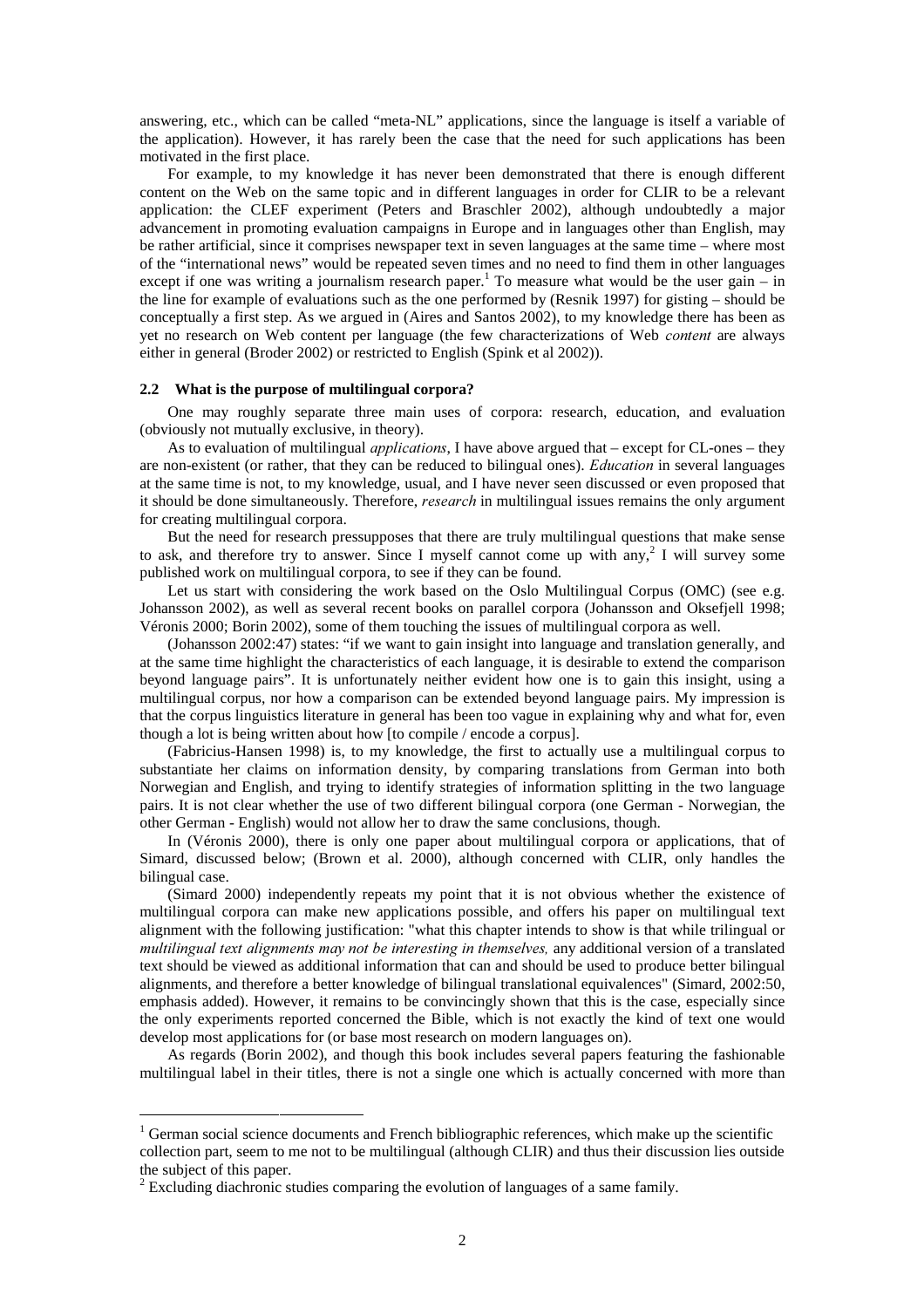parallel cases of bilingual corpora. In fact, when the authors describe multilingual corpora they simply show that their system works with several language pairs... never with language trios or quartets.

The only exception is the paper on the compilation of *bilingual* dictionaries using the Web (Grefenstette 2002), which uses a multilingual "corpus" (the Web) and might be extended to trilingual (or multilingual) dictionaries. Grefenstette shows that automatic compilation works for languages with wide Web presence (and for which there already exist bilingual dictionaries), and claims that his algorithm could be applied to language pairs for which there are as yet no bilingual dictionaries and which have little Web presence. He does not produce any evidence on this claim, though.

To me, it is hard to think of any application or human activity which could be enhanced by having a multilingual (instead of a bilingual) resource. Would a multilingual thesaurus explain better a concept to a human being? Would a multilingual dictionary help people solve their tasks in a better way? I have never seen any published (or other) evidence on that. But those, in my opinions, would be the valid arguments to build multilingual corpora.

If one looks at more linguistic or translation-theoretic approaches of using multilingual corpora, one is conspicuously still at the descriptive level. I am quite positive in general to exploratory studies, but, in this case, the question is – are descriptions of three or more languages in contrast (or in comparison) an asset for a language learner? a translator? a language engineer? even a linguist?<sup>3</sup>

#### **2.3 Use of multilingual corpora**

-

It is a fair point that, if one had the same text available in several languages, one might use the information more explicit in other languages to improve monolingual capabilities (as (Dagan and Itai 1994) claimed and at least for MT demonstrated, or as Simard argued as quoted above). However, in isolation this seems a weak argument to build multilingual corpora in the first place, instead of trying to improve the systems by less costly and less random ways.

That it is not automatically an advantage even for bilingual studies, or at least that we still have a long way to go until we know how to use this kind of corpora, is actually nicely illustrated by my own attempt at investigating the advantages of using a multilingual corpus for throwing some light on the differences between the prepositions  $com$  (Portuguese for with) and  $med$  (Norwegian for with), reported in (Santos, 2002).

In fact, the purpose of my study was strictly bilingual, but due to the unfortunate fact that there are no bilingual Norwegian-Portuguese corpora available, I was forced to investigate the use of trilingual (Portuguese-English-Norwegian and Norwegian-English-Portuguese) corpora to see whether they still could give me some valuable information. This incidentally fitted in nicely within a small Nordic project whose purpose was to investigate clever ways to improve CALL for the Nordic languages (Borin et al. 2001). For Portuguese-speaking learners of Norwegian as the user group, I wanted to see what could be gained through corpus-based education resources and/or research, with the help of a pivot language (unsurprisingly, English).

So, in addition to use (somewhat) comparable corpora in the two languages;<sup>4</sup> I turned to multilingual corpora to find out why the use of the prepositions *com* and med (both standardly corresponding to English with) was so different in Portuguese and Norwegian. First, I tried to use the OMC to look at the distribution patterns of *with* into *com* and *med* or not (given that this corpus has some English source texts translated into the two languages), to see whether there was agreement or some obvious differences between the translations into the two languages. This was, unfortunately, not possible, because, although the OMC is a multilingual corpus with translations into six languages, it did not offer a multilingual query capacity for the language trio I was interested with, and so I was forced to look independently at the translations involving with and/or com and with and/or med for each language pair.

So, I had to use a "fictive" trilingual corpus composed of the ENPC (Johansson et al. 1999) and COMPARA (Frankenberg-Garcia and Santos 2000), thus Norwegian - English and English - Portuguese, respectively, to compare the use of these two prepositions. The results,<sup>5</sup> displayed in Tables 1 and 2, show that there is considerable deviation between the use of English with and each of

 $3$  In my opinion, linguistics works that are based in a bunch of languages of which the linguist has reduced competence, or is dependent on informants, are a curse for linguistics as a scientific endeavour, but this is probably too contentious a point to be discussed here (not the right forum, anyway). <sup>4</sup> The data and results can be found in Santos (2002).

<sup>&</sup>lt;sup>5</sup> The data presented here concerns COMPARA in a version below 1.6 (April 2002). At the time of writing the present paper, COMPARA, in version 3.2, features 25 text pairs as opposed to the 16 of that time. COMPARA is a collaboration project with Ana Frankenberg's team. Access to COMPARA is available from http://www.linguateca.pt/COMPARA.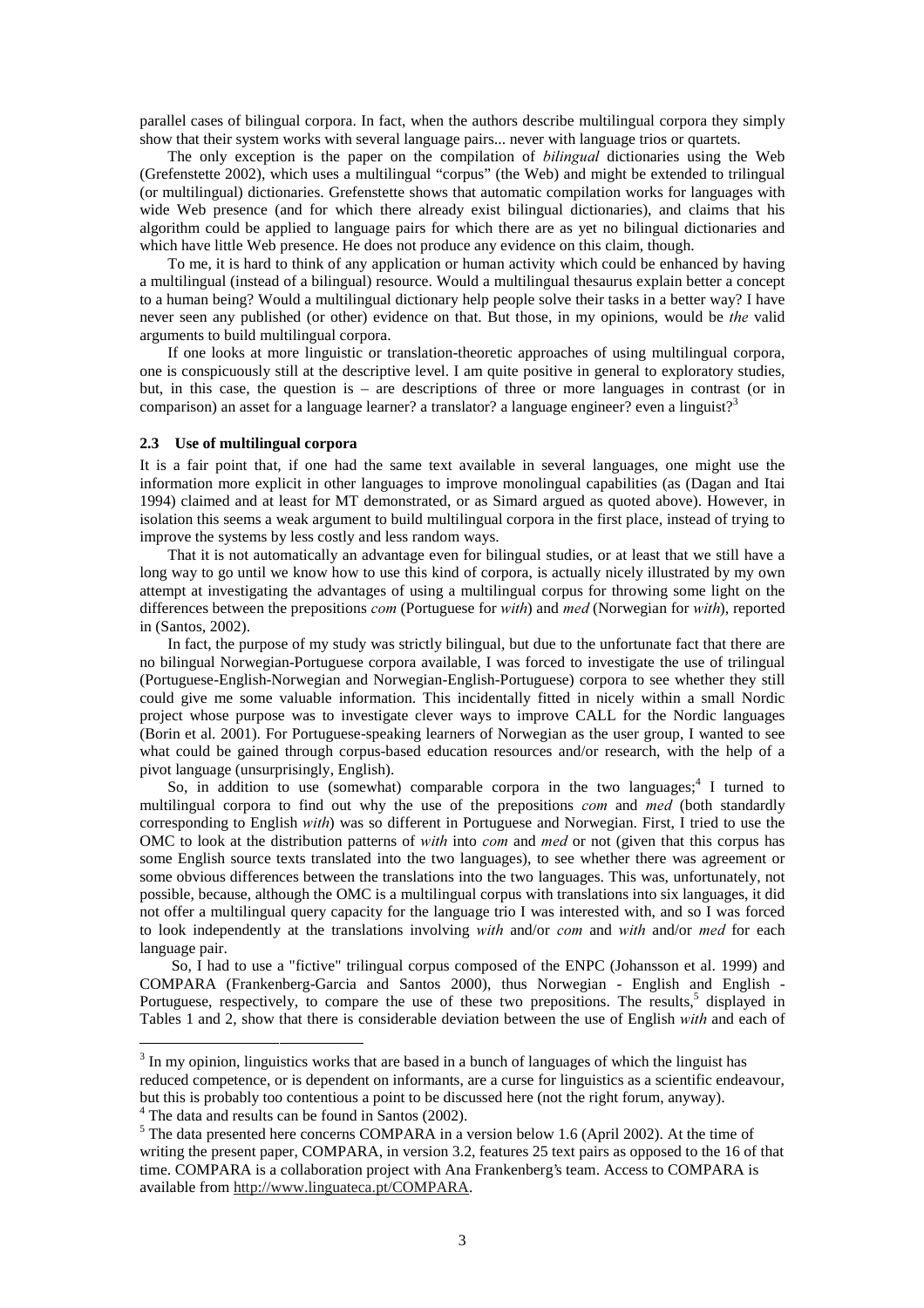these prepositions, but could not shed any further light about the differences between the prepositions themselves.

| r aciv 1. Renationship cette cent <i>while</i> and compari contract and Eight C (Ein 19) |                |                |              |  |  |  |  |  |  |  |  |  |
|------------------------------------------------------------------------------------------|----------------|----------------|--------------|--|--|--|--|--|--|--|--|--|
| Pattern                                                                                  | <b>COMPARA</b> | $ENPC$ (En-Po) | Total        |  |  |  |  |  |  |  |  |  |
| Com in original text                                                                     | 757            |                |              |  |  |  |  |  |  |  |  |  |
| Com in translation from English                                                          | 1657           | 2313           | 3970         |  |  |  |  |  |  |  |  |  |
| With in original text                                                                    | 1063           | 1585           | 2648         |  |  |  |  |  |  |  |  |  |
| With in translation from Portuguese                                                      | 882            |                |              |  |  |  |  |  |  |  |  |  |
| Com translated by with                                                                   | 480 (63.4%)    |                |              |  |  |  |  |  |  |  |  |  |
| Com not translated by with                                                               | 277 (36.6%)    |                |              |  |  |  |  |  |  |  |  |  |
| With translated by com                                                                   | 804 (75.6%)    | 1144 (72.2%)   | 1948 (73.5%) |  |  |  |  |  |  |  |  |  |
| With not translated by <i>com</i>                                                        | 259 (24.0%)    | 441 (27.8%)    | 700 (26.4%)  |  |  |  |  |  |  |  |  |  |
| Com in translation not corresponding to with                                             | 751 (45.3%)    | 1028 (44.4%)   | 1779 (44.8%) |  |  |  |  |  |  |  |  |  |
| With in translation not corresponding to com                                             | 387 (43.9%)    |                |              |  |  |  |  |  |  |  |  |  |

Table 1. Relationship between with and com in COMPARA and ENPC (En-Po)

Table 2. Relationship between *with* and *med* in ENPC (En-No-En) (Fiction and Non-Fiction)

| Pattern                                      | Fiction      | Non Fiction  | <b>Total ENPC</b> |
|----------------------------------------------|--------------|--------------|-------------------|
| Med in original text                         | 4799         | 2431         | 7230              |
| Med in translation from English              | 5319         | 2903         | 8222              |
| With in original text                        | 3258         | 1799         | 5057              |
| With in translation from Norwegian           | 3557         | 1782         | 5339              |
| Med translated by with                       | 2678 (58.0%) | 1280 (52.6%) | 3958 (54.7%)      |
| Med not translated by with                   | 2014 (42.0%) | 1151 (47.3%) | 3165 (43.8%)      |
| With translated by med                       | 2338 (71.7%) | 1280 (71.1%) | 3618 (71.5%)      |
| With not translated by med                   | 920 (28.2%)  | 511 (28.4%)  | 1431 (28.2%)      |
| With in translation not corresponding to med | 879 (24.7%)  | 567 (31.8%)  | 1446 (27.0%)      |
| Med in translation not corresponding to with | 2761 (51.9%) | 1461 (50.3%) | 4222 (51.3%)      |

These raw data show that med is more frequent than both with and com, and that a sizeable number of occurrences of these two prepositions in translated text does not correspond to with  $(44-45\%$  for  $com$ and 50-52% for med). If one looks more closely at what these mismatches correspond some results are displayed for the English-Portuguese pair in Tables 3, 4, 5 and 6. (Codes for tables 4-6, all concerning COMPARA, are explained in Table 3.)

| Kind / Code                    | translation           |               | Translation            | Translation     | Total |       |
|--------------------------------|-----------------------|---------------|------------------------|-----------------|-------|-------|
|                                | from $E\rightarrow P$ |               | from $E \rightarrow P$ | from $P$ to $E$ |       |       |
|                                |                       | (random in 5) | (all in $2.5$          | (random in      |       |       |
|                                | pairs CO)             |               | pairs, ENPC)           | 10 pairs CO)    |       |       |
| Different preposition/P        | 61                    | 30.5%         | 21                     | 27              | 109   | 27%   |
| Direct object vs. PP(com)/V    | 29                    | 14.5%         | 16                     | 13              | 58    | 14.5% |
| Adverb/Adv                     | 29                    | 14.5%         | 15                     | 18              | 60    | 15.5% |
| Adjective/Adj                  | 21                    | 11.5%         | 10                     | 3               | 34    | 8.5%  |
| Verb vs verb+PP(com)/VV        | 13                    | 6.6%          | 6                      | 3               | 22    | 5.3%  |
| Verb vs. PP(com)/vvv           | 4                     | 2%            | 3                      | $\overline{4}$  | 11    | 2.8%  |
| Discourse/d                    | 12                    | 6%            | 4                      | 7               | 23    | 5.8%  |
| <i>and</i> vs. <i>com</i> /and | 2                     | 1%            |                        | 4               | 6     | 1.5%  |
| Reordering/R                   | 29                    | 14.5%         | 25                     | 21              | 75    | 18.8% |
| » explicit args                | $\overline{c}$        |               | 6                      |                 |       |       |
| » head swithching              | 2                     |               | 6                      | $\overline{7}$  |       |       |
| » parecido com                 |                       |               | $\overline{2}$         |                 |       |       |
| Total                          |                       | 200           | 100                    | 100             |       | 400   |

Table 3. Kinds of mismatch when com and not with: CO - COMPARA

| Table 4. Kinds of mismatch when <i>com</i> and not <i>with</i> , Portuguese translated into English |  |  |  |  |  |  |  |
|-----------------------------------------------------------------------------------------------------|--|--|--|--|--|--|--|
|                                                                                                     |  |  |  |  |  |  |  |

| Pair   | UA' | Words | com            | T | Ad | Ad | $\mathbf{V}$ | <b>VVV</b> | an | R | Total | $%$ of |
|--------|-----|-------|----------------|---|----|----|--------------|------------|----|---|-------|--------|
|        |     |       |                |   |    |    | <b>Y</b> 7   |            |    |   |       | com    |
| PBJAT1 | 219 | 3470  | $\overline{ }$ |   |    |    |              |            |    |   |       | 18%    |
| PBJAT1 | 219 | 3470  | $\overline{ }$ |   |    |    |              |            |    |   |       | 29%    |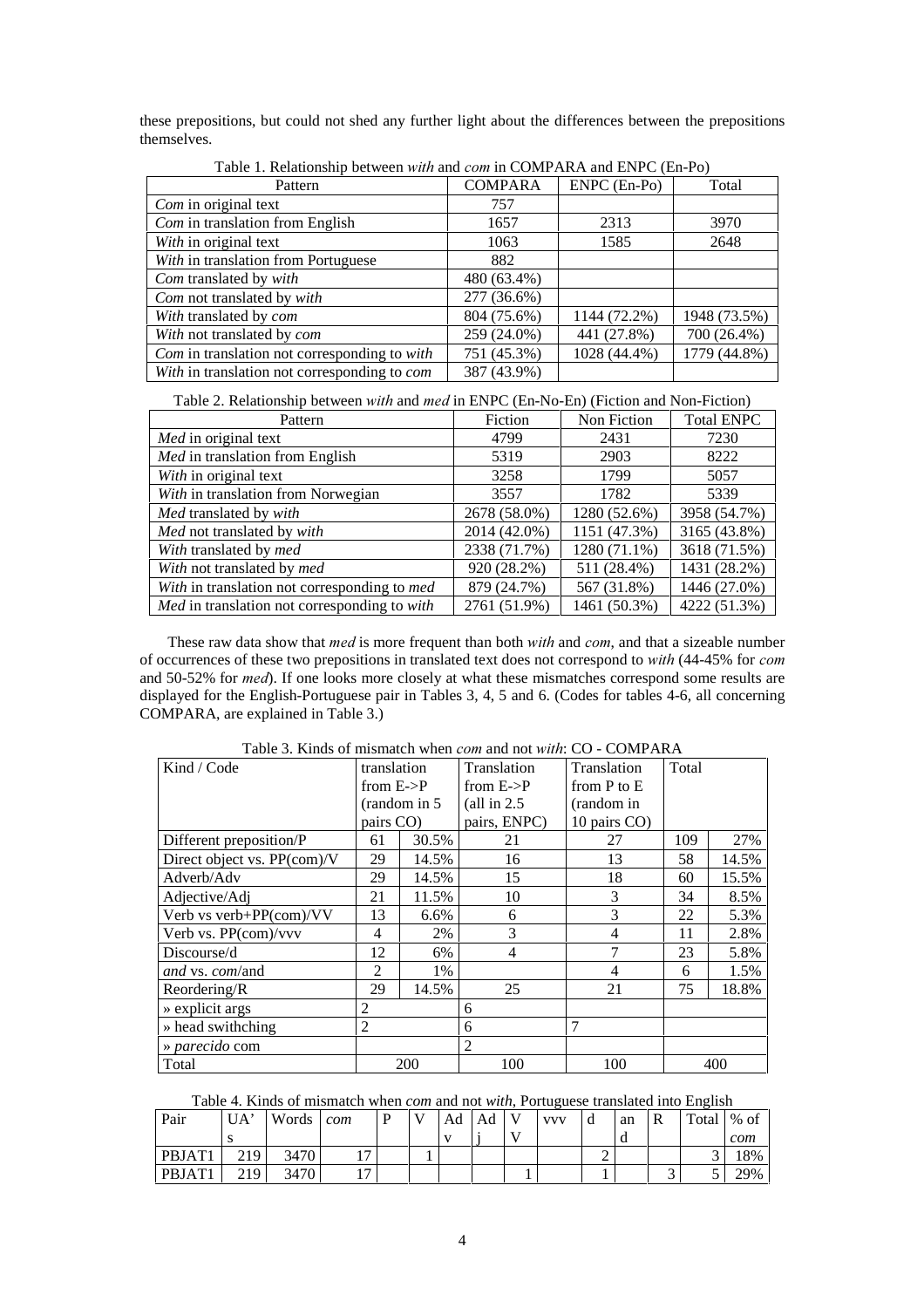| PBMA1             | 841  | 12614 | 83  | 5  |    |    |                |     |     |     |     | ⇁  | 28  | 34% |
|-------------------|------|-------|-----|----|----|----|----------------|-----|-----|-----|-----|----|-----|-----|
| PBMA <sub>2</sub> | 491  | 11554 | 81  |    |    |    |                |     |     | 3   |     | 3  | 22  | 27% |
| PBMA3             | 661  | 11021 | 66  | 4  |    | 6  |                |     |     |     |     | 9  | 24  | 36% |
| PBPC1             | 772  | 10775 | 97  | 10 | 9  | 2  | 5              |     |     |     |     | 22 | 50  | 52% |
| PBPM1             | 1025 | 14036 | 100 | 16 | 8  | ∍  |                |     |     |     | 6   |    | 40  | 40% |
| PPEQ1             | 303  | 6754  | 46  | 4  |    | 3  |                |     |     |     |     | ◠  | 25  | 54% |
| PPMC1             | 1394 | 23499 | 217 | 17 | 8  | 17 | $\mathfrak{D}$ |     |     | 4   | ◠   | 12 | 63  | 29% |
| PPSC <sub>1</sub> | 615  | 9440  | 33  | 6  | 3  |    |                |     |     |     |     |    | 16  | 48% |
| Total             | 6540 |       | 757 | 69 | 42 | 41 | 16             | 4   | 9   | 18  | 9   | 68 | 276 | 36% |
| $%$ mism          |      |       |     | 25 | 15 | 15 | 5.8            | 1.4 | 3.3 | 6.5 | 3.3 | 25 |     |     |

| Table 5. Kinds of mismatch when with and not com, Portuguese translated into English |  |  |
|--------------------------------------------------------------------------------------|--|--|
|                                                                                      |  |  |

| Pair              | with | P              | V  | Ad             | Ad             | VV             | <b>VVV</b> | D   | an  | R              | sem            | N   | Total | $%$ of |
|-------------------|------|----------------|----|----------------|----------------|----------------|------------|-----|-----|----------------|----------------|-----|-------|--------|
|                   |      |                |    | V              |                |                |            |     | d   |                |                |     |       | with   |
| PBJAT1            | 27   | $\overline{2}$ |    |                |                |                |            |     |     | 3              |                |     | 7     | 26%    |
| PBJAT1            | 21   |                |    |                |                |                |            |     |     | $\overline{2}$ |                |     | 6     | 28%    |
| PBMA1             | 97   | 19             | 5  |                | $\overline{2}$ | 1<br>T         |            |     | 3   | 5              | $\mathcal{D}$  |     | 39    | 40%    |
| PBMA <sub>2</sub> | 105  | 19             | 3  | $\overline{c}$ |                | $\overline{2}$ |            |     |     | 9              |                |     | 37    | 35%    |
| PBMA3             | 97   | 17             | 3  |                |                | $\overline{2}$ |            | 7   | 1   | 13             | $\overline{2}$ |     | 45    | 46%    |
| PBPC1             | 69   | 8              | 3  |                |                |                |            |     |     | 9              |                |     | 22    | 32%    |
| PBPM1             | 89   | 9              | 2  |                | 4              | $\overline{2}$ |            | 5   |     | 3              |                |     | 27    | 30%    |
| PPEQ1             | 59   | 15             | 2  |                |                | 1              |            |     |     | 6              |                |     | 27    | 46%    |
| PPMC1             | 249  | 60             | 12 | 3              | 6              |                | 2          |     |     | 7              |                |     | 94    | 38%    |
| PPSC <sub>1</sub> | 69   | 25             | 4  |                | 5              | 1              |            |     |     | 10             |                |     | 50    | 72%    |
| Total             | 882  | 175            | 36 | 6              | 19             | 9              | 4          | 17  | 6   | 67             | 9              | 4   | 350   | 40%    |
| % mism.           |      | 50             | 10 | 1.7            | 5.4            | 2.5            | 1.1        | 4.9 | 1.7 | 19             | 2.5            | 1.1 |       |        |

Table 6. Kinds of mismatch when *with* and not *com*, English translated into Portuguese

| Pair    | with | P   | V  | Adv | Adj | V      | <b>VV</b> | $\overline{\phantom{a}}$<br>D | ັ<br>$\epsilon$ | $\mathbb{R}$ | sem | N   | ັ<br>Total | $%$ of |
|---------|------|-----|----|-----|-----|--------|-----------|-------------------------------|-----------------|--------------|-----|-----|------------|--------|
|         |      |     |    |     |     | v      | V         |                               | (and)           |              |     | pro |            | with   |
|         |      |     |    |     |     |        |           |                               |                 |              |     | n   |            |        |
| EBDL1T1 | 301  | 40  | 6  |     | 2   | 6      |           |                               | 3               | 19           | 2   | 2   | 82         | 27%    |
| EBDL1T2 | 301  | 27  | 6  |     | л.  | 2      |           |                               |                 | 22           |     |     | 62         | 21%    |
| EBJB1   | 130  | 17  | 4  |     |     | ◠<br>∠ |           |                               |                 | 3            |     |     | 29         | 22%    |
| EBJT1   | 211  | 20  | 3  |     | 4   | 3      |           |                               |                 | $\mathbf Q$  | 4   |     | 45         | 21%    |
| ESNG1   | 120  | 6   | 5  |     | 2   | 2      |           |                               |                 |              |     |     | 17         | 14%    |
| Total   | 1063 | 110 | 24 |     | 9   | 15     |           | 4                             | 4               | 64           | 9   | 4   | 235        | 22%    |
| % mism. |      | 47  | 10 | .42 | 3.8 | 6.3    | .42       | 1.7                           |                 | 27           | 3.8 | 1.7 |            |        |

Even though a considerable number of cases seems to be lexically determined, it is interesting to note that the correspondence pattern of presence/absence of the prepositions *com* and *with* seems to be rather common, irrespective of the direction of translation and, to a lesser degree, of actual preposition.

My conclusion, as far as a multilingual corpus (of this kind) is concerned, is that interesting bilingual findings can be read for each directly related/translated pair of languages,<sup>6</sup> but no generalization is possible to three languages (and thus to two not directly related/translated, which was my initial aim). In other words, the sum of two bilingual experiments and contrasts did not illuminate the particular issue I was preoccupied with (the missing bilingual question). That is: a trilingual corpus may be less than a bilingual corpus.

# **3. Encoding of multilingual corpora**

-

But not only it is hard to find cases where it pays to deal simultaneously with more than two languages, it may be that such a requirement may pose unexpected challenges. In (Santos 1998), I described in considerable detail encoding questions related to direct speech (and, in particular, punctuation issues) in a multilingual corpus including Portuguese, English and Norwegian, pressing the conclusion that there was simply no way to solve the problem without letting one language dictate the conventions.

<sup>&</sup>lt;sup>6</sup> Even though I have no opportunity to dwell on them in the present text.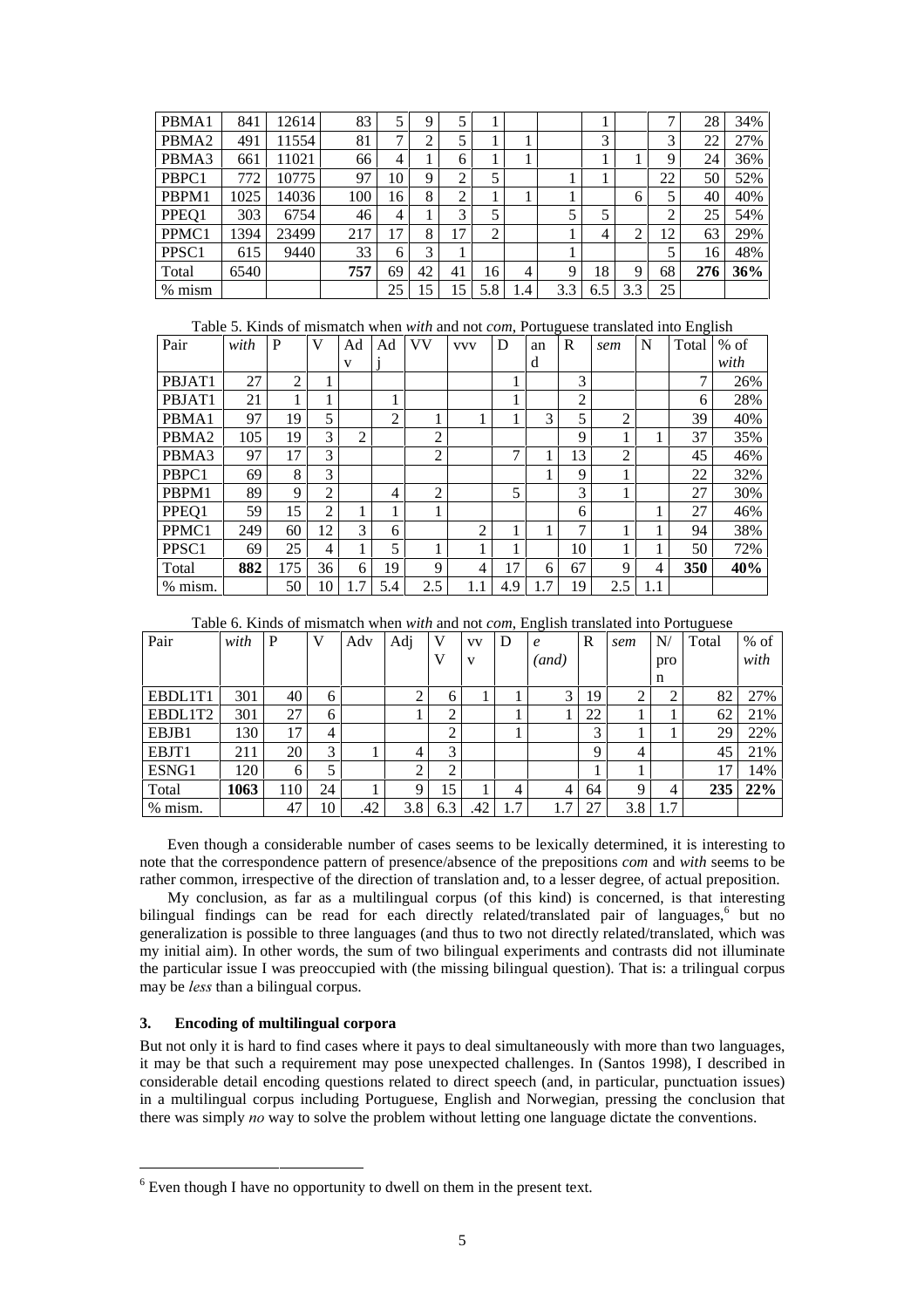In that paper, I claimed that there was no way to give an uniform treatment of the semi-colon and be faithful to the three languages (in the sense of using the language conventions of each for encoding) and then have a similar alignment procedure for the three pairs.

In other words, alignment (and, more generally, to put things in correspondence) requires having a theory of what is common, and there may be no consistent theory if one has three languages. One can always find one theory with two languages, for example by using translation practice, or forcing source (or target) interpretation to dictate the structure; but in the context of three languages there are simply cases where one cannot do that.

In COMPARA, which is bilingual, the choice taken was to let originals define sentence alignment, which is always one source sentence to (parts or numbers of) target sentences. We maintained a language-specific version of sentence separation in the two languages, as far as there are such things as a standard English sentence and a standard Portuguese sentence (see below), but we do not have a standard notion of sentence (independent of language), which means that the two parts E to P and P to E may differ subtly.

Before we leave the topic of encoding, a final note is in place. Although I claimed in (Santos 1998b) that, conceptually, the following three things should be kept separate: corpus proper, corpus encoding system and corpus interface (or use); for all practical purposes, if you cannot use a corpus with a multilingual query capability (as it was the case with the OMC for the trio English-Norwegian-Portuguese<sup>7</sup>) you might as well state that you were not conversing with a multilingual corpus, but simply with two bilingual ones.

So, what is a multilingual corpus in terms of minimum query capabilities might also be a pertinent question, not always made crystal clear.

### **4. What the corpus user wants the corpus for is determinant**

In any case, one important thing – probably the single most relevant one – is what one wants the (multilingual) corpus for, and this is actually the main message conveyed in the present paper.

Do we want a multilingual corpus for evaluation of cross-language applications? Do we want a multilingual corpus to automatically create lexicographic multilingual resources? Do we want a multilingual corpus to study more than two languages at the same time?

Different wishes call for radically different encoding procedures and choices, as illustrated, for the treebank case, in (Santos 2003). Let me present very simple, one might even call trivial, examples related to monolingual or parallel corpora.

### **4.1 Words**

First of all, for most of the units that could be devised in any of the languages, there is never a precise and unambiguous definition, even in one language alone. Let me recall (Grefenstette and Tapanainen 1994)'s "What is a word? What is a sentence?" questions dealing with English but equally pertinent if translated into any language that has words about basic units of language...

So, I can cite on this respect, with Portuguese as the object language, that (Santos and Bick 2000) measured as much as 14% tokenization differences among two different systems for Portuguese. And this was not an isolated property of a particular system, as was painfully illustrated in (Santos et al. 2003), where five different morphological analysers cut the tokenization pie in widely different ways.

Assuming, now, that morphological analysers have some understanding of the notion of word (or of what is the basic language unit that can be classified), this implies that parallel corpora compiled by each of these groups would feature grossly different characteristics (and we might as well expect different word alignment results, and perhaps significant differences in every lexical study performed).

### **4.2 Sentences**

-

If the word is tricky to define and difficult to agree upon, the sentence does not fare any better. In fact, sentence separation programs (see our Web page at the AC/DC project site<sup>8</sup> for a detailed description of the basic algorithm) were revised differently for two different projects with different goals. This led to the (maybe surprising) situation that the same institution, Linguateca<sup>9</sup>, displays and serves three different "sentence flavours", depending on the kind of application that the corpora are built for:

 $<sup>7</sup>$  This is no technical shortcoming of the OMC, since this possibility exists for other language trios.</sup> Simply at the time of the research reported here it was not implemented for Portuguese.

<sup>8</sup> http://acdc.linguateca.pt/acesso/atomizacao.html

<sup>&</sup>lt;sup>9</sup> Linguateca is a publically funded virtual organization for developing free and publically available resources for the Portuguese language, with three main lines of action: maintaining a Web portal for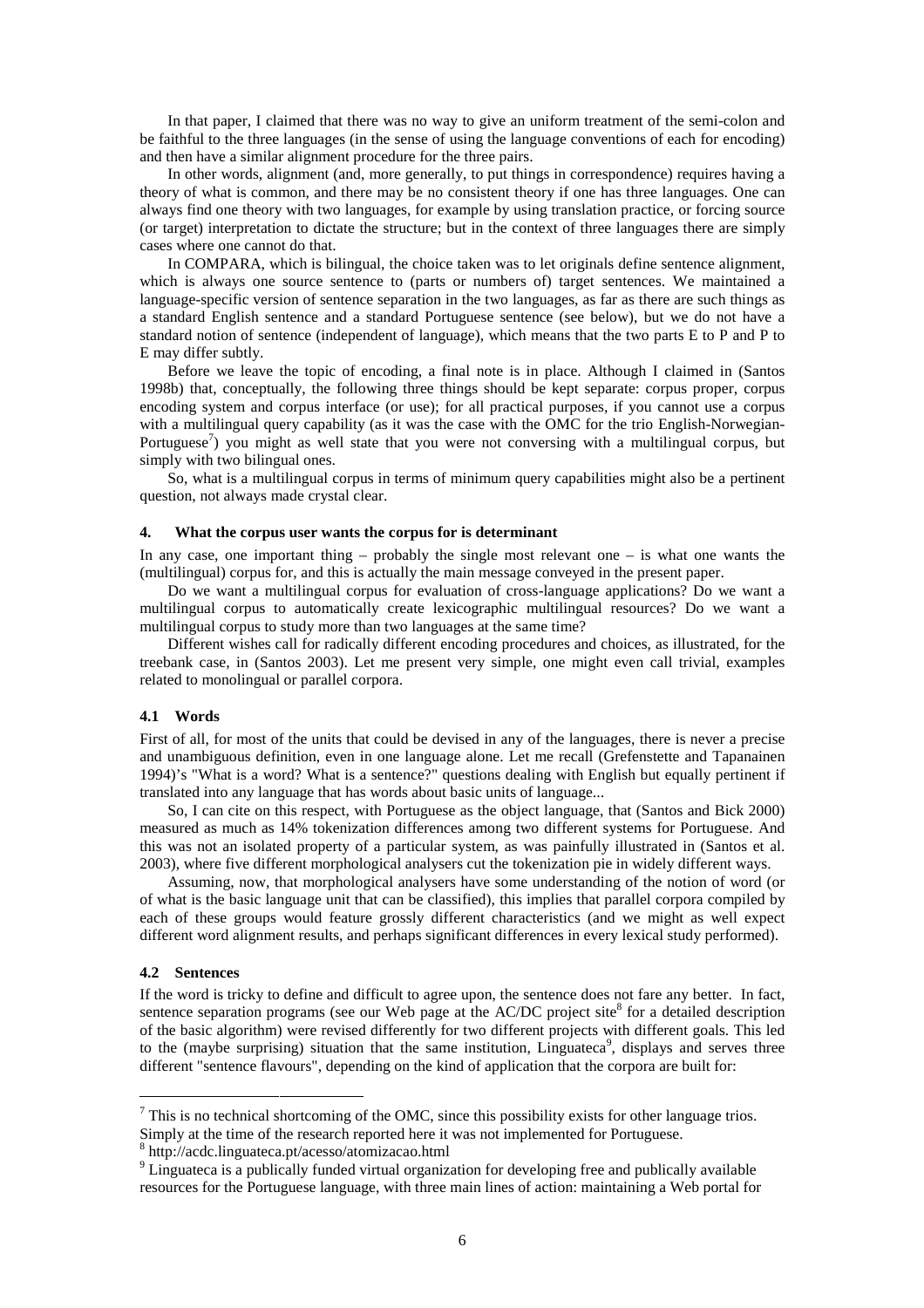1. Namely, for the AC/DC project (Santos and Bick 2000), a sentence defines a linguistically meaningful monolingual concordance unit;

2. For the Floresta Sintá(c)tica treebank (Afonso *et al.* 2002), a sentence attempts to mirror something as close to a linguist's definition of sentence for purposes of syntactic structure as possible;

3. For the English-Portuguese parallel corpus COMPARA (Frankenberg-Garcia and Santos 2000), a Portuguese sentence was chosen as what gives the best results in terms of aligning with English. In fact, sometimes, in cases where there was no general consensus, we took some radical choices, such as not considering (in some cases) the colon as a sentence separator for Portuguese.

Summing up, the differences are related to the pertinent notion of sentence in each application, given that the notion of sentence plays a different role in each of the projects.

### **4.3 Alignment**

The previous example can be multiplied at will for almost every thing one encodes in parallel corpora.

Let us take alignment issues next: how to evaluate an aligner (or the alignment result thereby produced) depends on what the user wants to do with that alignment: Should it reflect the extent of the differences among the two languages, or should it actually put into correspondence more or less the same "content" independent of form?

Note that this would give very different encoding strategies to the seemingly simple bi-texts you can query in COMPARA that involve the *reordering* of alignment units. One can separate the correspondence itself from the ordering in the text (as we did), but it is doubtful how much of this needs to be encoded or actually falls under the label "alignment" as generally understood.

# **4.4 Word correspondence**

Word correspondence issues: Again, how to measure a word aligner depends on what its application is: Was it designed to extract correct translation pairs, to detect translationese, to find reliable clues for sentence alignment, or to be used in CLIR?

If your goal is to find correspondence in context, you should be able to "align" rather different words; if your purpose is to create a bilingual dictionary, you should beware of creative translation.

#### **4.5 Clause correspondence**

Clause correspondence, a task in between the two previous ones, concerning clauses, which are considered by some the most meaningful unit to work with, can also be shown to depend widely on what is intended.

In fact, identifying clauses in different languages is dependent on one's wish to e.g. a) identify simple translations for MT evaluation; b) create a bilingual valency dictionary; or c) study particular translation shifts and/or performance.

While the "chassé-croisé"<sup>10</sup> described in (Santos 1996) in a contrastive study requires a finegrained notion of clause, it is of no consequence for the evaluation of translation systems (since it is always the union of the two clauses which should be translated by two new clauses).

And, while the existence of higher perception or saying verbs is irrelevant for the purpose of aligning the object clauses to create a bilingual dictionary, it exceedingly matters for discourse studies and the automatic verification of translations.

# **4.6 Semantic studies**

-

Take now a rather different marking of parallel corpora, namely aspectual encoding, with the purpose of e.g. identify aspectual gaps (Santos 1998c). In order to perform such study, one would need to have explicit annotation of English and Portuguese aspectual classes (which, as I argued at length in (Santos 1996), are different).

If, on the other hand, one used the same labels for both languages, one would be, at most, able to (and interested in) measuring surface similarity in translation.

NLP of Portuguese, developing and improving Portuguese language resources, and organizing evaluation contests for Portuguese. It was created as a follow-up of the Computational Processing of Portuguese project, and has currently nodes in Oslo, Braga, Lisbon and Oporto. Cf. www.linguateca.pt. <sup>10</sup> This term was coined in (Vinay and Darbelnet, 1977:105) to describe a switch of verbs in main and adjunct clauses very common in translation. See (Santos 1996:248ff) for ample illustration.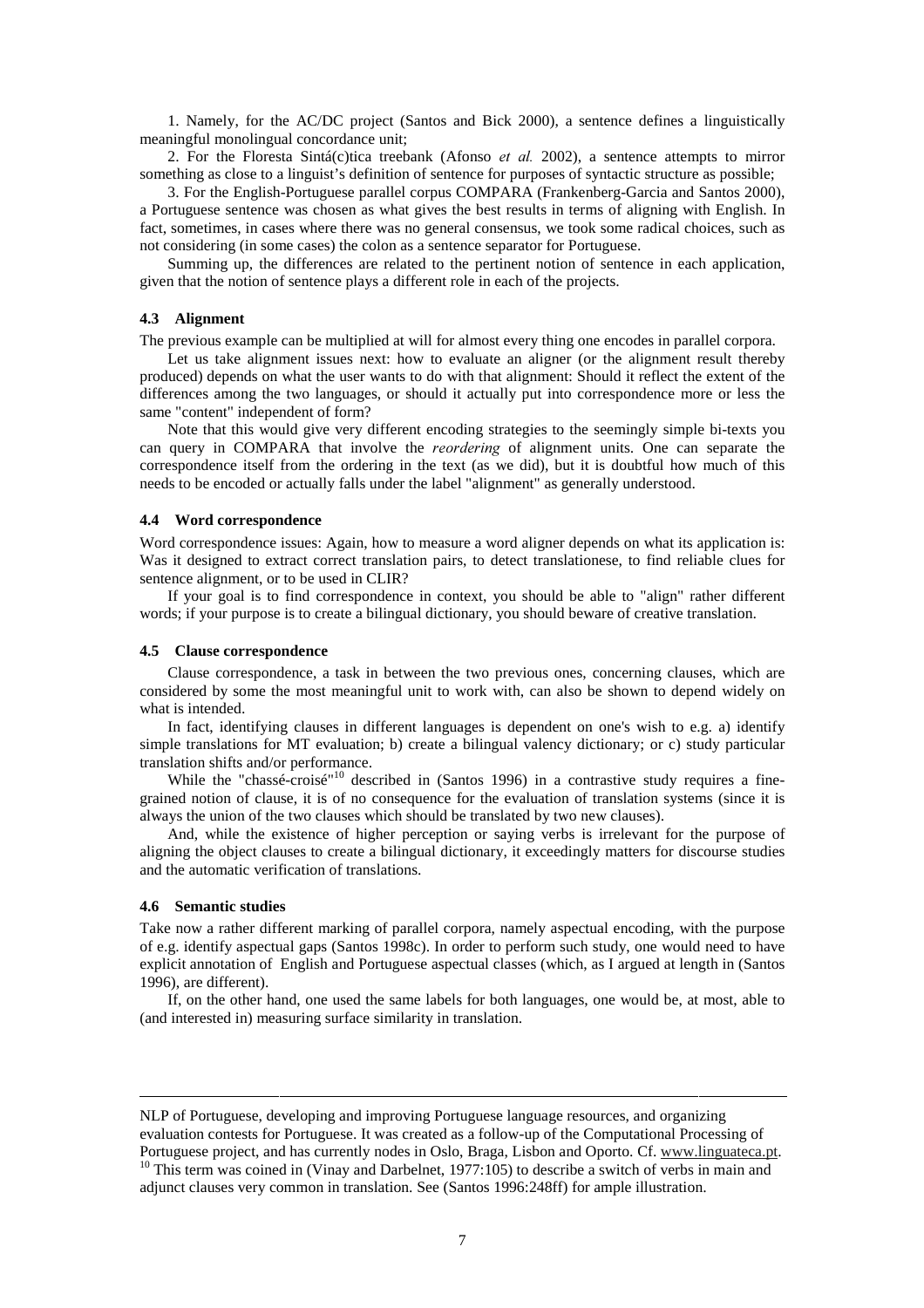### **5. Concluding remarks**

It seems too early to start discussing standards when there is not yet any given practice of using (and therefore being able to assess) multilingual corpora. In fact, I hope to have shown in this paper that, prior to how, the question of  $whv$  build multilingual corpora should be addressed.

The question of what should be encoded (paid attention to, documented) should be crucial to every project, but different projects have different goals, which makes the idea of achieving a standard as useless as impractical. In fact, basic methodological issues -- how and what proceed to a given goal given a corpus, how to validate results and so on -- are far from settled in our discipline. We should devote more time to the semantics of what we do, rather than to its syntax (how to wrap it).

Another consideration that seems relevant when talking about standards is the existence of two kinds of corpora: those too big to be humanly revised and edited, but which are required for statistical processing, and those into which creation a considerable care is put. These two kinds of corpora are often complementary, and are typically used by different kinds of researchers, respectively language engineers, and linguists. It has rarely been the case that the same kind of encoding is used for both kinds of projects, even though superficially they may use the same labels. So, apparent use of same "standard" labels may in fact be even misleading.

Even in the cases where one needs multilingual corpora to evaluate multilingual applications (of the kind called above "meta-NL" applications), the NLP and linguistics community might be looking at Web IR instead of creating corpora from the scratch. Sampling the Web seems to be the most effective way of getting a truly multilingual parallel corpus, which in addition is realistic in the sense that reflects language use and a large field of application.

Using (Gaizauskas 1998)'s terminology, I suggest, furthermore, that one should perform uservisible evaluation of (multilingual) corpora instead of arguing and agreeing on user-transparent criteria. And the same for all application areas mentioned above (such as alignment, semantics or clause correspondence).

Concluding, this paper basically argues against creating multilingual corpora and encoding standards for them, when so many interesting and challenging unsolved questions, as well as useful applications, are to be found in bilingual (and monolingual) corpora. It uses two kinds of arguments:

- 1. that there is no need for multilingual corpora in the first place (there is no multilinguality above bilinguality)
- 2. that corpora have to be created with a purpose, and different purposes usually require different encoding (decisions)

A third practical argument would be that there are several more relevant kinds of parallel corpora that should be first taken into account, such as sound and text; multiple paraphrases; multiple translations (not necessarily or especially into different languages); multiple revisions of a "same" text; multiple corrections or correction suggestions of a non-native text; multiple versions of a same event (as described by different witnesses), etc. etc. All of these extend the standard parallel case (translations or comparable content, in two languages) in a realistic situation, without entering the "virtual" world of dealing with three or more languages at the same time.

 $\overline{My}$  plea is to measure and evaluate the (application) contexts<sup>11</sup> where it would be useful to have (or process an existing) multilingual corpus, prior to creating corpora or trying to agree on standards for their encoding.

# **6. Acknowledgements**

-

I am grateful to the two reviewers, to one for encouragement and to the other for a detailed critical discussion of a previous version of the paper. I thank Stig Johansson, and Jarle and Signe Ebeling, for granting me access to the ENPC and the OMC, and for critical comments on the preposition contrast at an early presentation, but most of all for having included Portuguese in the corpus in the first place. Some of the ideas in this paper have been previously presented at the University of Oslo, and I am grateful to Kjell Johann Sæbø for the invitation, and to Stig Johansson for feedback.

 $11$  One reviewer noted that I was mixing applications and research all over the paper. I do it on purpose, since I believe every research must have some goal. (The goal may be to improve an application, or answer some question(s) that are relevant for theory). And for all purposes discussed here, it was not relevant which kind of (meta)goal the corpus compiler has in mind.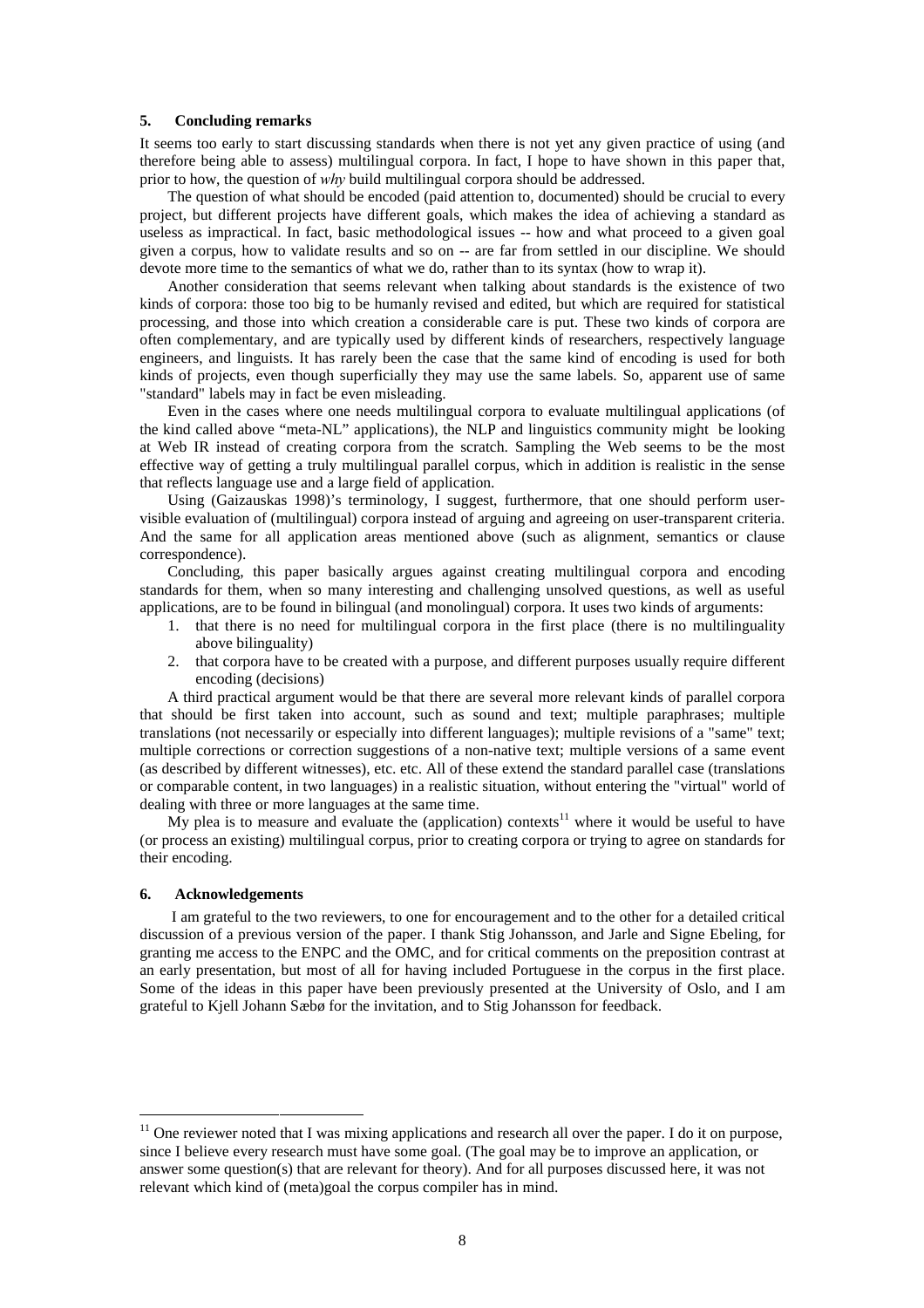# **References**

Afonso Susana, Bick Eckhard, Haber Renato, Santos Diana 2002 "Floresta sintá(c)tica": a treebank for Portuguese. In Proceedings of LREC 2002, the Third International Conference on Language Resources and Evaluation, Las Palmas de Gran Canaria, Spain, pp 1698-1703.

Aires Rachel, Santos Diana 2002 Measuring the Web in Portuguese. In Matthews Brian, Hopgood Bob, Wilson Michael (eds), *Euroweb 2002 conference*, Oxford, UK, pp 198-9.

Borin Lars (ed.) 2002 *Parallel Corpora, Parallel Worlds*. Amsterdam and New York, Rodopi.

Borin Lars, Carlson Lauri, Santos Diana 2001 Corpus based language technology for computer-assisted learning of Nordic languages: Squirrel. Progress Report September 2001. In Holmboe Henrik (ed), *Nordisk sprogteknolog. Nordic language technology. Årbog for Nordisk Sprogteknologisk Forskningsprogram 2000-2004*, København: Museum Tusculanums Forlag, Københavns Universitet, pp 257-270.

Broder Andrei 2002 A Taxonomy of Web Search. *SIGIR Forum* **36**(2): 3-10.

Brown Ralf D, Carbonell Jaime G., Yang Yiming 2000 Automatic dictionary extraction for crosslanguage information retrieval. In Véronis Jean (ed), *Parallel Text Processing*, Dordrecht, Kluwer Academic Publishers, pp 275-98.

Dagan Ido, Itai Alon 1994 Word Sense Disambiguation Using a Second Language Monolingual Corpus. *Computational Linguistics* **20** (4): 563-96.

Fabricius-Hansen Cathrine 1998 Information density and translation, with special reference to German-Norwegian-English. In Johansson Stig, Oksefjell Signe (eds), *Corpora and Cross-linguistic Research: Theory, Method, and Case Studies*, Amsterdam & Atlanta, Rodopi, pp 197-234.

Frankenberg-Garcia Ana, Santos Diana 2000 Introducing COMPARA, the Portuguese-English parallel translation corpus. Presented at *CULT'2000*, to appear in Bernardini S., Zanettin F., Stweart D. (eds) *Corpora in translator education* (provisional title) Manchester, St. Jerome.

Gaizauskas Robert 1998 Evaluation in language and speech technology. *Computer Speech and Language* **12** (4): 249-262.

Grefenstette Gregory, Tapanainen Pasi 1994 What is a word, What is a sentence? Problems of Tokenization. In *Proceedings of the 3rd International Conference on Computational Lexicography (COMPLEX'94)*, Budapest, pp 79-87.

Grefenstette Gregory 2002 Multilingual corpus-based extraction and the Very Large Lexicon. In Borin Lars (ed) *Parallel Corpora, Parallel Worlds*. Amsterdam and New York, Rodopi, pp 137-49.

Johansson Stig, Oksefjell Signe (eds) 1998 *Corpora and Cross-linguistic Research: Theory, Method, and Case Studies*, Amsterdam & Atlanta, Rodopi.

Johansson Stig, Ebeling Jarle, Oksefjell Signe 1999 English-Norwegian Parallel Corpus: Manual. Oslo: Department of British and American Studies, University of Oslo, 1999/2002, available from http://www.hf.uio.no/iba/prosjekt/ENPCmanual.html [accessed 14 March 2003].

Johansson Stig 2002 Towards a multilingual corpus for contrastive analysis and translation studies. In Borin Lars (ed.) *Parallel Corpora, Parallel Worlds*. Amsterdam and New York, Rodopi, pp 47-59.

Peters Carol, Braschler Martin 2002 The Importance of Evaluation for Cross-Language System Development: the CLEF Experience. In *Proceedings of LREC 2002*, the Third International Conference on Language Resources and Evaluation, Las Palmas de Gran Canaria, Spain, Vol I, pp 122-7.